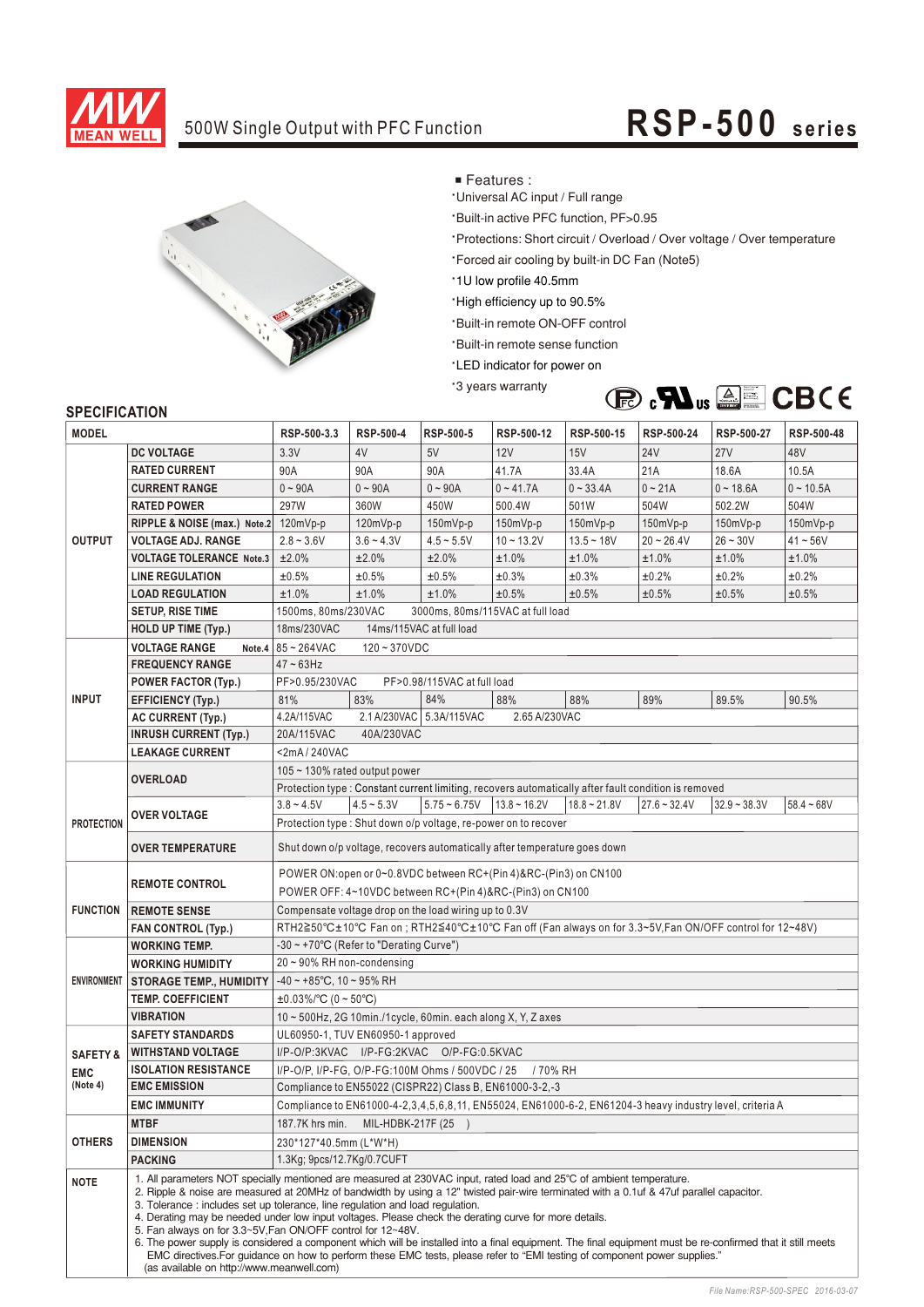

### 500W Single Output with PFC Function

# **USP-3220 5<sup>s</sup> <sup>e</sup> ries RSP-500 seri es**